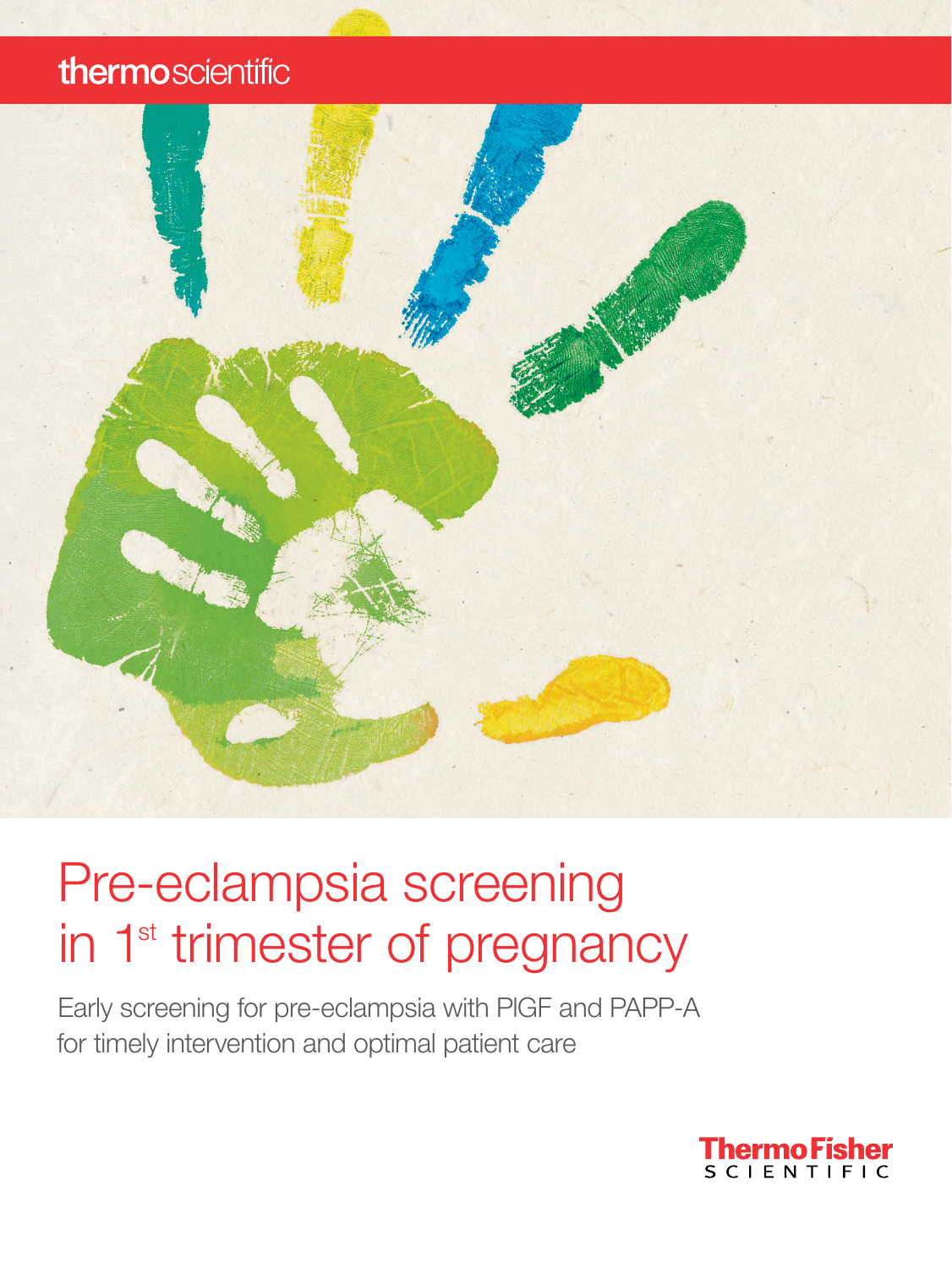# Early screening – early intervention

Pre-eclampsia screening in 1<sup>st</sup> trimester for improved patient care

#### Serum PlGF determination in combination with other factors allows early risk assessment for pre-eclampsia

Pre-eclampsia is a leading cause of maternal morbidity and mortality.<sup>1</sup> A combined first trimester screening approach including measurement of PlGF (Placental Growth Factor) and PAPP-A (Pregnancy-Associated Plasma Protein A) can identify women at high risk for pre-term pre-eclampsia. Early identification of women at high risk allows for intensified maternal and fetal monitoring and timely intervention with low-dose aspirin to significantly reduce the prevalence for pre-eclampsia.

#### The high sensitivity assays Thermo Scientific™ B·R·A·H·M·S™ PlGF plus KRYPTOR™ and B·R·A·H·M·S PAPP-A KRYPTOR can reliably detect PlGF and PAPP-A in maternal serum already at weeks 11–13+6 of gestation to support a high quality first trimester pre-eclampsia screening.





#### **Week of gestation** 8 9 10 11 12 13 14 15 16 17 18

#### First trimester screening for pre-eclampsia

- A combination of
- maternal characteristics
- uterine artery pulsatility index (UtA-PI)
- mean arterial pressure (MAP) and
- maternal serum PAPP-A and PlGF

at 11–13+6 weeks' gestation can identify a high proportion of pregnancies at high-risk for pre-term pre-eclampsia.<sup>2</sup>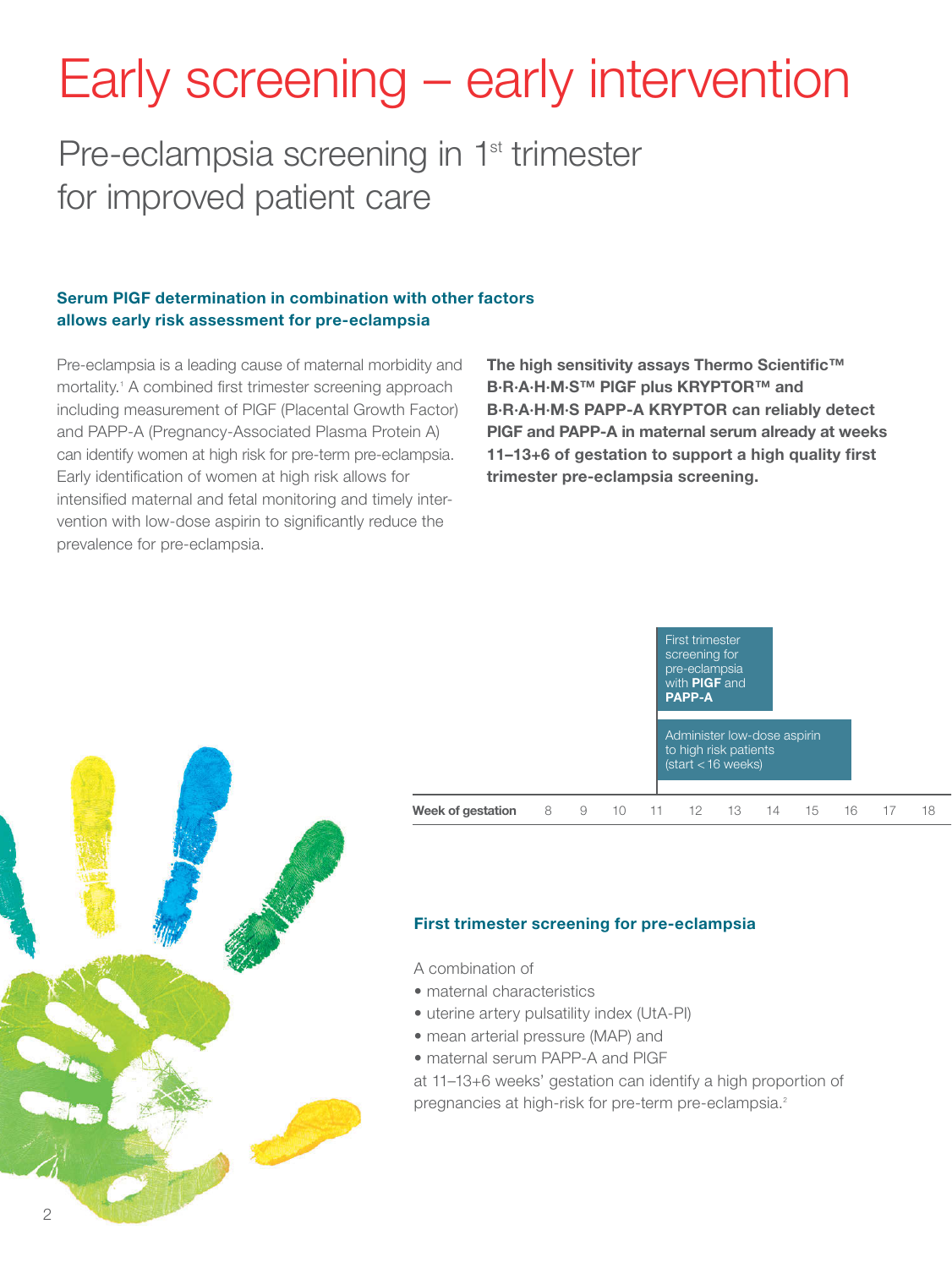#### Low-dose aspirin can reduce the risk for pre-eclampsia

First onset of clinical

A meta-analysis showed that the use of low-dose aspirin (<150 mg/day) can reduce the incidence of pre-term pre-eclampsia by about 50% if started before 16 weeks of gestation in high risk women.<sup>3,4</sup>

These findings have been confirmed by a multi-centre randomized controlled trial. In the ASPRE trial > 25 000 women were screened between weeks 11 and 13–6 according FMF. Women identified at high risk either received placebo or 150 mg aspirin and outcomes of both arms were compared.<sup>5</sup>

Pre-eclampsia <34 weeks occurred in 1.8% of patients in the placebo group vs. 0.4% in the aspirin group

 $\rightarrow$  82% reduction of early-onset pre-eclampsia

Pre-eclampsia <37 weeks occurred in 4.3% of patients in the placebo group vs. 1.6% in the aspirin group

### $\rightarrow$  62% reduction of pre-term pre-eclampsia

### Late-onset pre-eclampsia Pre-term pre-eclampsia Week of gestation 8 9 10 11 12 13 14 15 16 17 18 19 20 21 22 23 24 25 26 27 28 29 30 31 32 33 34 35 36 37 38 39 40 Confirm or exclude diagnosis of pre-eclampsia with sFlt-1/PlGF ratio Prognosis of adverse outcome using **sFIt-1/PIGF** ratio symptoms of pre-eclampsia (hypertension, proteinuria) Early-onset pre-eclampsia Rapidly progressing forms of pre-eclampsia with multiple complications and the need to deliver the baby pre-term<sup>®</sup>

**Figure 1** First clinical symptoms of pre-eclampsia are observed > 20 weeks of gestation. The gestational age at onset correlates with the severity of maternal and fetal consequences.<sup>7</sup>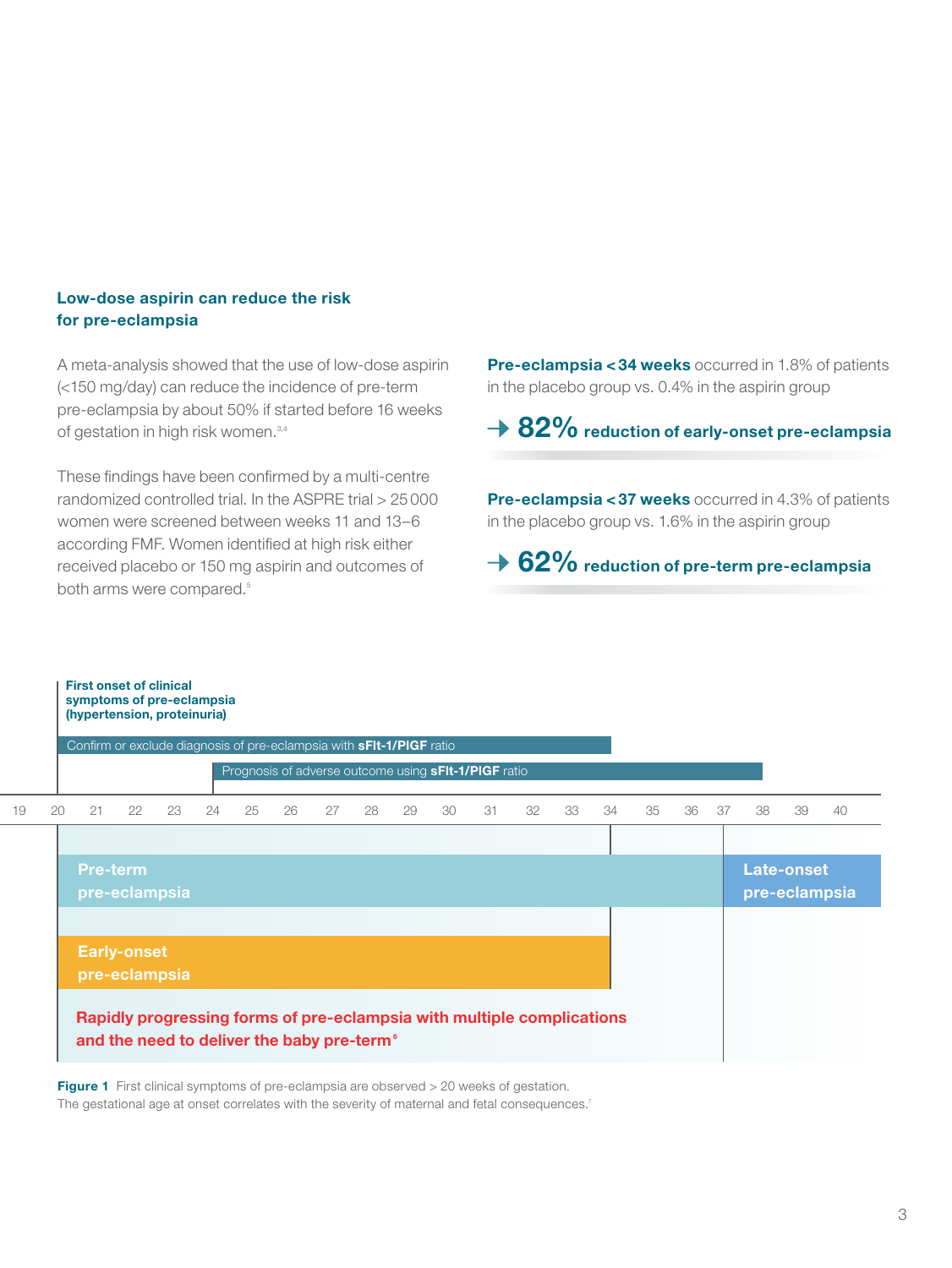# Pre-eclampsia: a leading cause of maternal morbidity and mortality

#### Severe complications for the mother

With an incidence between 2–8%, pre-eclampsia is a frequent pregnancy disorder<sup>8</sup> affecting more than 4.1 million women per year worldwide.<sup>1</sup>

The severe pre-eclampsia form HELLP syndrome (Hemolysis, Elevated Liver enzymes, Low Platelets) occurs in about 20% of the affected women. It is defined by additional complications of the liver and the coagulation system resulting in symptoms such as abdominal pain, hemorrhage, placental abruption, hepatic infarction and rupture, intra-abdominal bleeding and edema. Eclampsia is the final and most feared stage of the disease, associated with severe tonic-clonic seizures and coma as well as brain injury, cerebral edema and stroke.<sup>9</sup>

HELLP syndrome and eclampsia account for more than 50 000 maternal deaths each year worldwide.<sup>8</sup>

#### Severe complications for the fetus

Due to an insufficient supply of oxygen and nutrients, pre-eclampsia causes severe complications for the fetus, such as prematurity, intra uterine growth restriction, bronchopulmonary dysplasia and sometimes even death.<sup>9</sup> About 15–20% of pre-term deliveries are due to pre-eclampsia.<sup>9</sup>



**Figure 2** Causes of maternal death worldwide (Total is more than 100% due to rounding) <sup>1</sup>

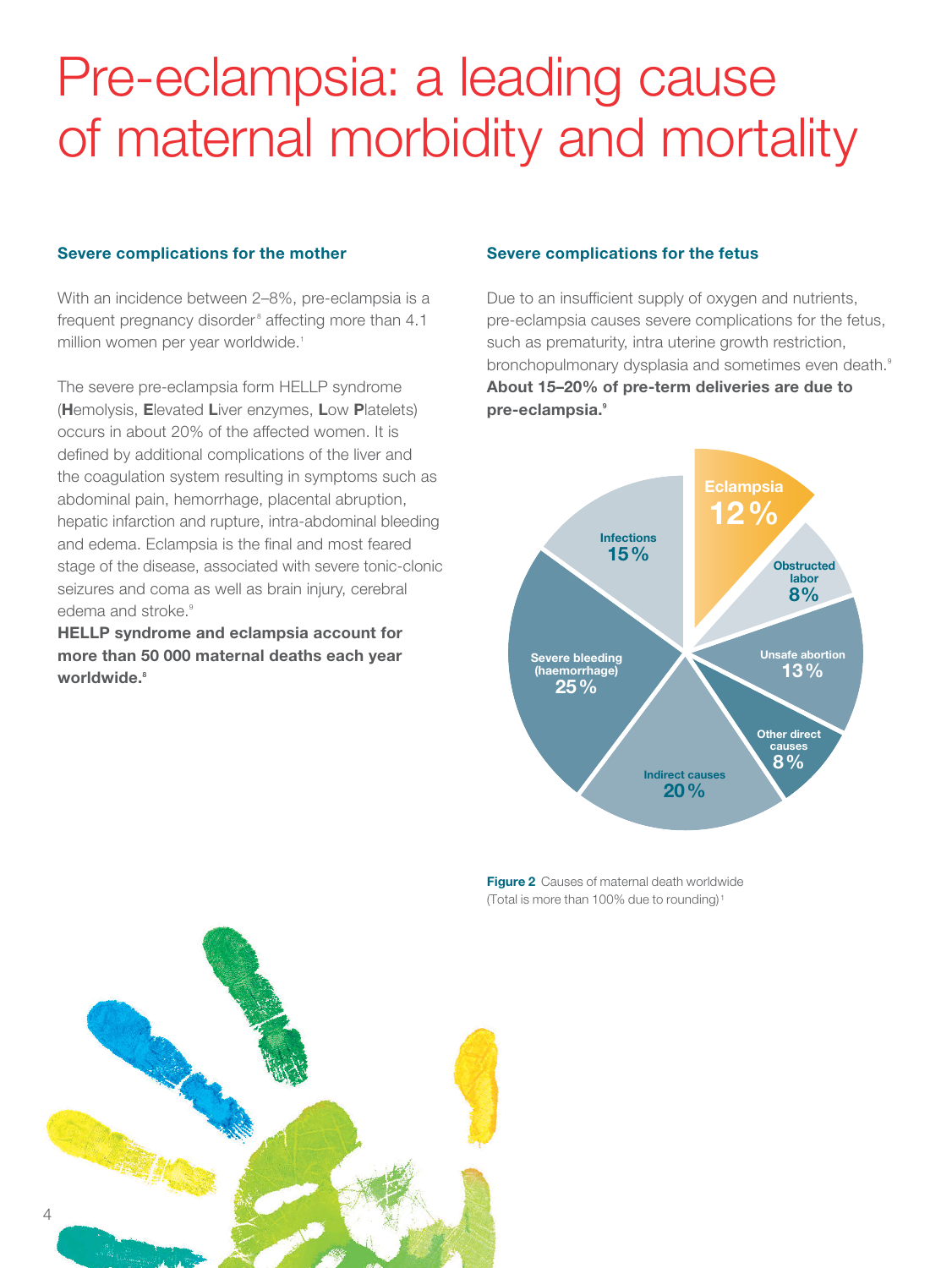#### Long-term complications for the women

Pre-eclampsia is responsible for long-term complications later in life. Large retrospective epidemiological studies have shown that women with a previous pre-eclampsia have a 3–4 times higher risk for cardiovascular disorders later in life than non pre-eclamptic women. The risk is even higher (4–8 fold) if the onset of pre-eclampsia was before 34 weeks of gestation or pre-eclampsia was combined with a pre-term birth.<sup>9</sup>

#### The risk of death from cardiovascular and cerebrovascular disease is 50% higher in women with a history of pre-eclampsia.<sup>9</sup>

The underlying mechanism accounting for the elevated risk is not yet well understood, but it was shown that endothelial dysfunction persists for many years in women with a former pre-eclampsia episode.<sup>9</sup>

#### Risk factors

There are many risk factors for pre-eclampsia including

- Maternal and paternal family history
- Previous pregnancy with pre-eclampsia
- Multiple pregnancy (triplets > twins)
- Maternal Age (>40 years)
- Body Mass Index (BMI >30)
- Pre-existing hypertension, Diabetes mellitus or renal disease
- Systemic inflammation
- Ethnic origin

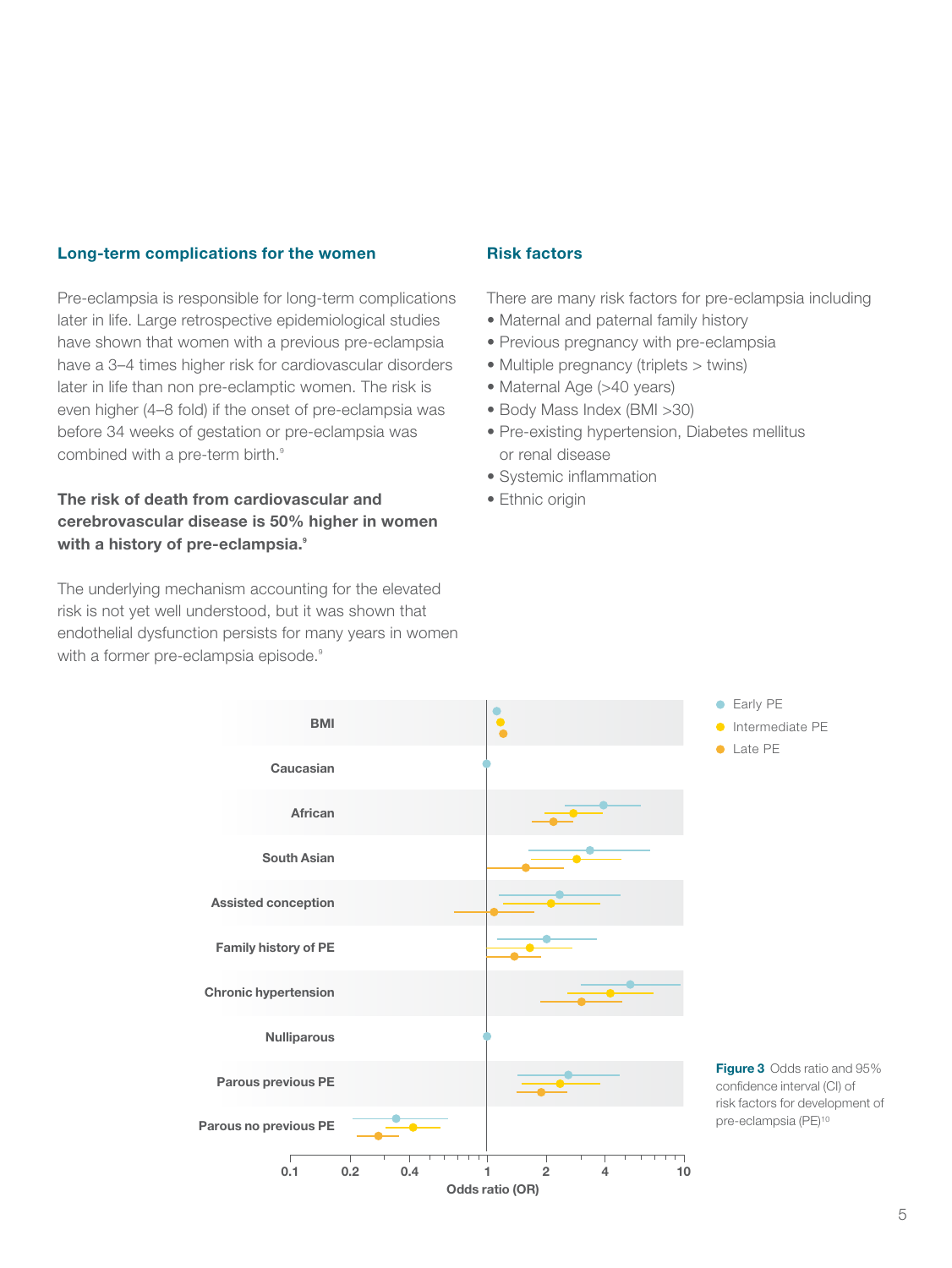# Imbalance of pro- and antiangiogenic factors

## A key factor for developing pre-eclampsia

#### Normal pregnancy

Placenta and developing fetus are provided with sufficient maternal oxygen and nutrients<sup>11</sup>

- Fetal cytotrophoblast cells invade maternal uterine wall (into smooth muscle and endothelial layer)
- Maternal spiral arteries are remodeled into large vessels with high capacity and low resistance



#### Pre-eclamptic pregnancy

#### Inadequate circulation between placenta and uterus<sup>11</sup>

- Invasion of cytotrophoblasts is incomplete, they can only be found in superficial layers of decidua
- Maternal spiral arteries fail to be invaded/remodeled, resulting in vessels with a decreased capacity and increased resistance.
- As a consequence of the decreased blood flow the fetus is not supplied sufficiently with oxygen and nutrients.

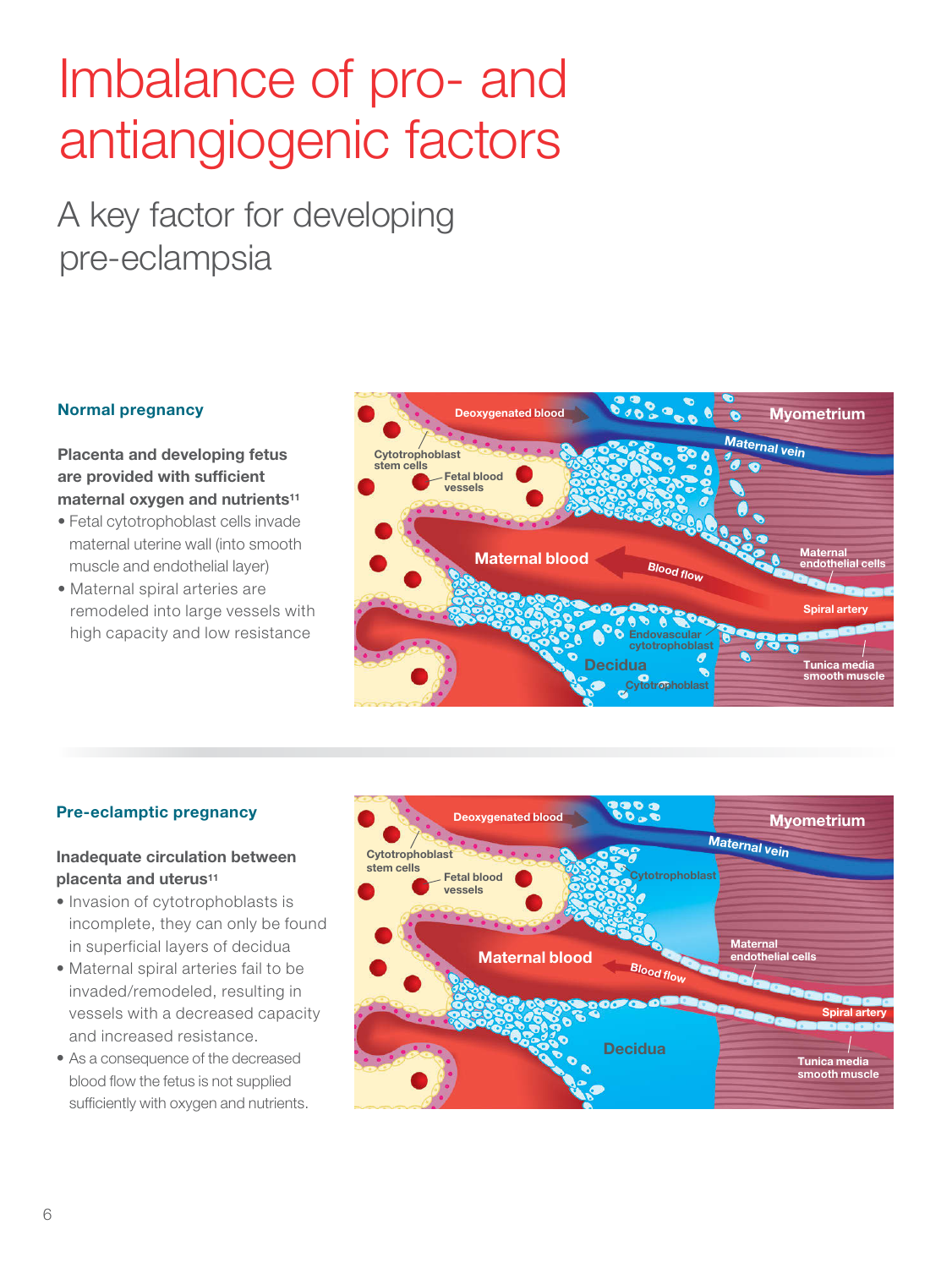#### Maternal PlGF serum concentration is significantly decreased in pre-eclampsia in the first trimester

The cause of pre-eclampsia is still not well understood, but the placenta has been identified as the central organ in pathogenesis.<sup>9</sup>

Studies suggest that an imbalance of angiogenic proteins secreted by the placenta account for many complications with respect to pre-eclampsia. PIGF is a proangiogenic factor, belonging to the Vascular Endothelial Growth Factors (VEGF) family, which are promoting proliferation and survival of endothelial cells and inducing vascular permeability.<sup>12</sup> sFIt-1 is an antiangiogenic factor, binding PIGF and VEGF with high affinity, therefore antagonizing their effects. 13 In contrast to a healthy pregnancy, PlGF levels are significantly lower in pre-eclamptic patients (Figure 4). This difference is measurable in the first trimester.<sup>14</sup> sFlt-1 levels in pre-eclamptic women are significantly higher compared to normal, but this difference is only notable after week 20.



Figure 4 Mean PIGF concentrations of healthy women and those women who later developed pre-eclampsia<sup>14</sup>



**Controls** 

>5 weeks later

Women who had pre-eclampsia

Women who later had pre-eclampsia Women with clinical pre-eclampsia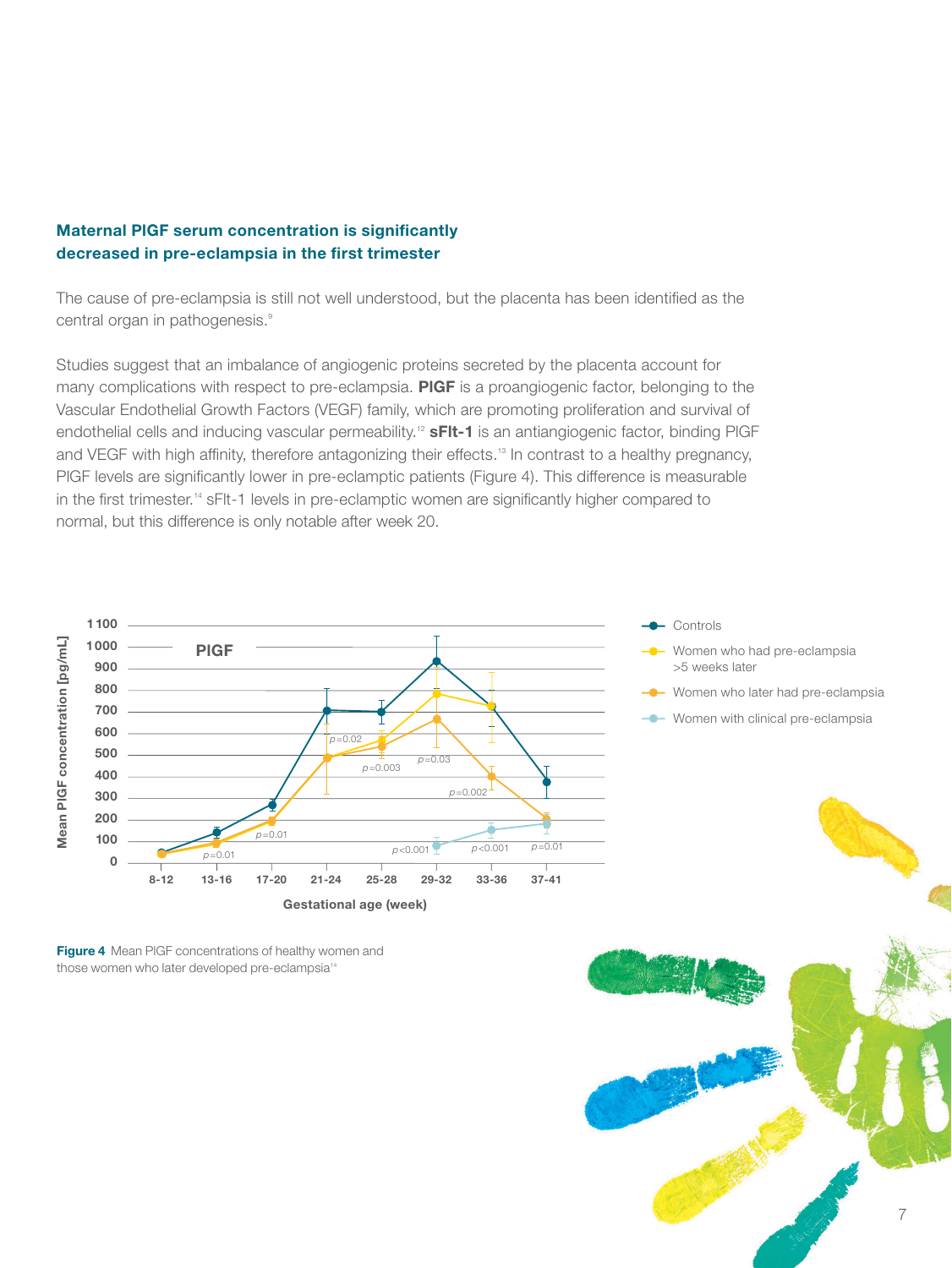# 1<sup>st</sup> trimester screening for pre-eclampsia

Identification of women at risk for pre-eclampsia before clinical symptoms appear

Combined first trimester screening for pre-eclampsia can be easily integrated into clinical routine pregnancy assessments in weeks 11+0 – 13+6.



Risk assessment for fetal trisomies and **maternal pre-eclampsia** can be performed at the same time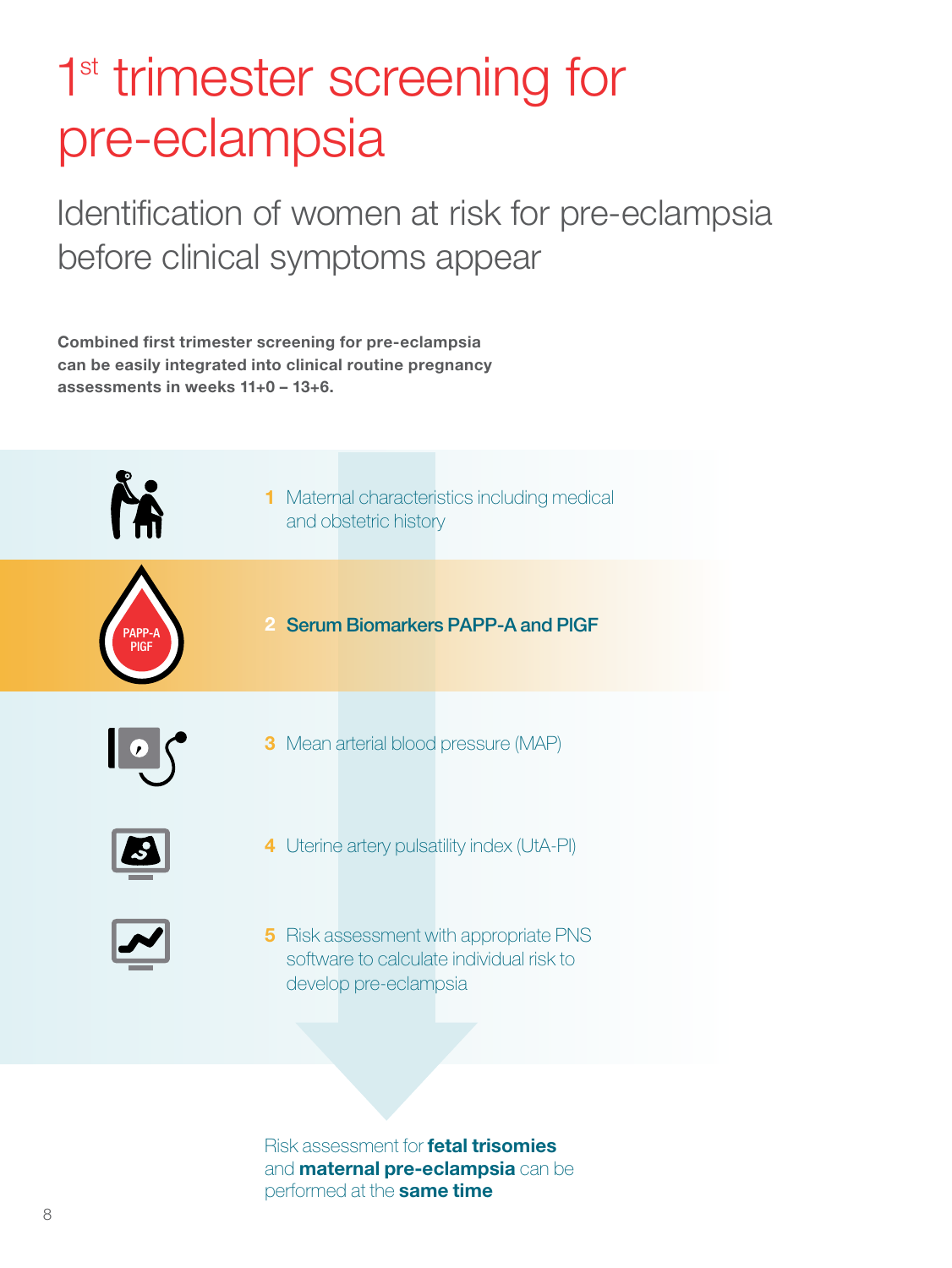

#### Combined screening achieves highest detection rates

Using the traditional screening method, based on maternal history only, the detection rate for women who are at risk for developing pre-term pre-eclampsia is about 30%. Detection rates become more accurate when maternal factors are combined with PlGF measurement as well as other biomarkers such as serum PAPP-A (both measured in weeks 11–13+6), mean arterial pressure (MAP), and uterine artery Doppler (UtA-PI), resulting in a detection rate of >90% for cases of early pre-eclampsia for a fixed false positive rate of 5%. Therefore, an effective prediction of pre-eclampsia can be achieved already in first trimester. 6,7,15,18

| <b>Screening test</b>       | <b>FPR (%)</b> | Detection rate (%) |               |                  |
|-----------------------------|----------------|--------------------|---------------|------------------|
|                             |                | $PE < 34$ wks      | $PE < 37$ wks | $PE \geq 37$ wks |
| Maternal factors            | 10             | 41                 | 29            | 18               |
| Maternal factors plus       |                |                    |               |                  |
| $\bullet$ PIGF              | $10$           | 88                 | 63            | 37               |
| $\bullet$ UtA-PI            | 10             | 82                 | 61            | 39               |
| $\bullet$ MAP               | 10             | 71                 | 47            | 37               |
| $\bullet$ PAPP-A            | 10             | 59                 | 47            | 37               |
| · UtA-PI, PIGF              | 10             | 100                | 75            | 39               |
| $\bullet$ MAP, PIGF         | 10             | 88                 | 69            | 43               |
| $\bullet$ PIGF, PAPP-A      | 10             | 88                 | 66            | 39               |
| · MAP, UtA-PI, PIGF         | 10             | 100                | 75            | 43               |
| · MAP, UtA-PI, PAPP-A       | 10             | 94                 | 69            | 42               |
| $\bullet$ MAP, PAPP-A, PIGF | 10             | 88                 | 69            | 43               |
| • MAP, UtA-PI, PAPP-A, PIGF | 10             | 100                | 80            | 43               |

Table 1 Screening performance for early-, intermediate- and late-onset pre-eclampsia by combining different factors<sup>18</sup>

### Highly sensitive PlGF and PAPP-A assays are needed to reliably detect these biomarkers in weeks 11–13+6.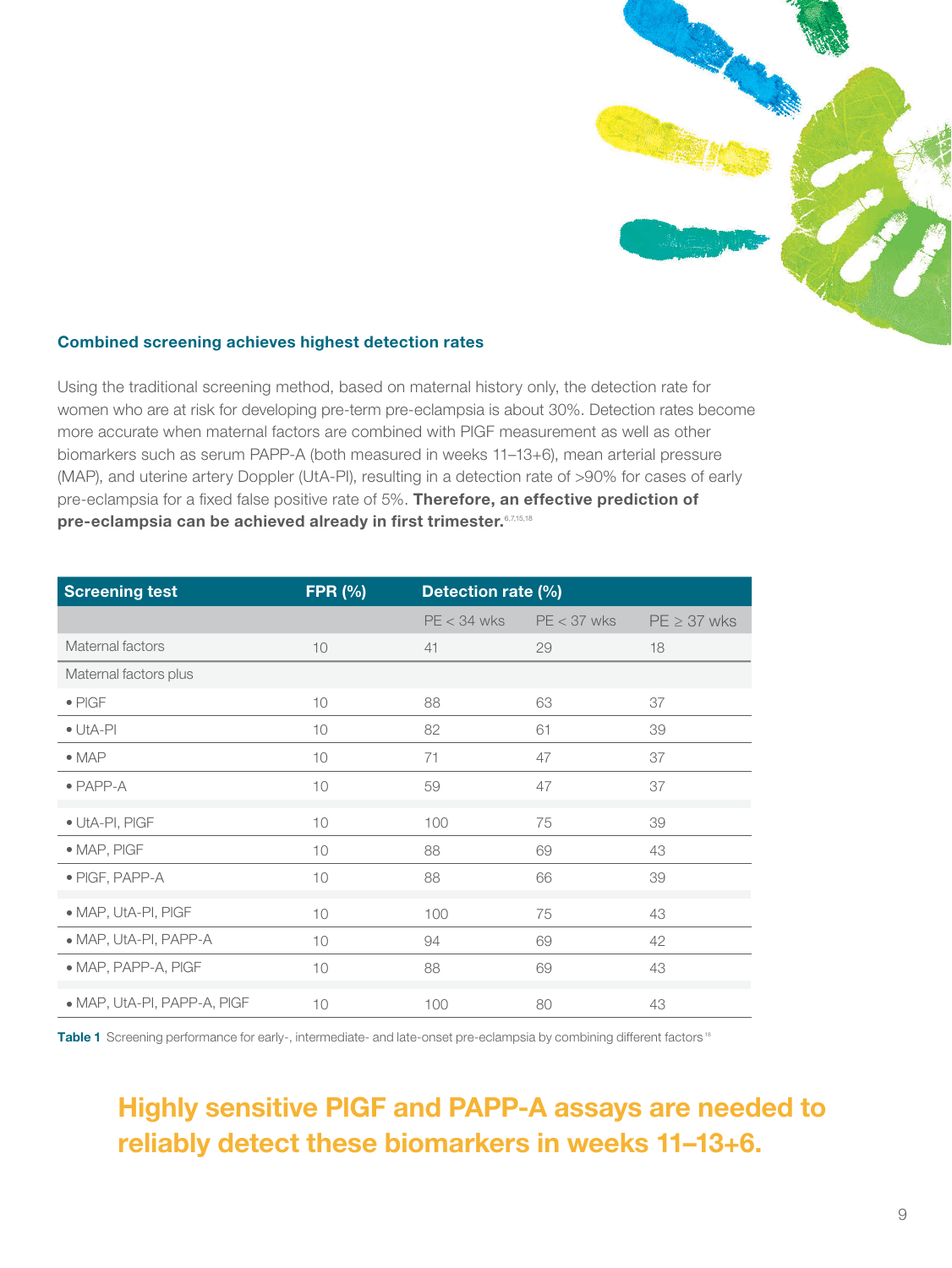# Thermo Fisher Scientific B·R·A·H·M·S pre-eclampsia biomarkers

## High sensitivity and exceptional precision

#### Thermo Scientific B·R·A·H·M·S PlGF plus KRYPTOR

Automated immunofluorescent assay for the quantitative determination of the concentration of PlGF (Placental Growth Factor) in human serum. The assay is specific for the measurement of human free PlGF-1.

- 75 determinations per kit
- 29 min incubation time
- Monoparametric control kit, 3 levels
- Wide measuring range: 3.6–7 000 pg/mL
- Excellent precision

With a detection limit of 3.6 pg/mL and an upper limit of 7 000 pg/mL B·R·A·H·M·S PlGF plus KRYPTOR provides the high sensitivity needed for **measuring PIGF levels** in first trimester as well as a wide measuring range to reliably measure clinical values throughout pregnancy.

#### Thermo Scientific B·R·A·H·M·S PAPP-A KRYPTOR

Automated immunofluorescent assay for the determination of pregnancy associated plasma protein-A (PAPP-A) in human serum and heparin plasma.

- 75 determinations per kit
- 19 min incubation time
- FAS: 10 mIU/L
- Wide measuring range: 0.004–90 IU/L
- Excellent precision

B·R·A·H·M·S PAPP-A KRYPTOR provides an outstanding precision with a mean CV of only 3.1%, proven by UK NEQAS data 2003-2019.<sup>17</sup>

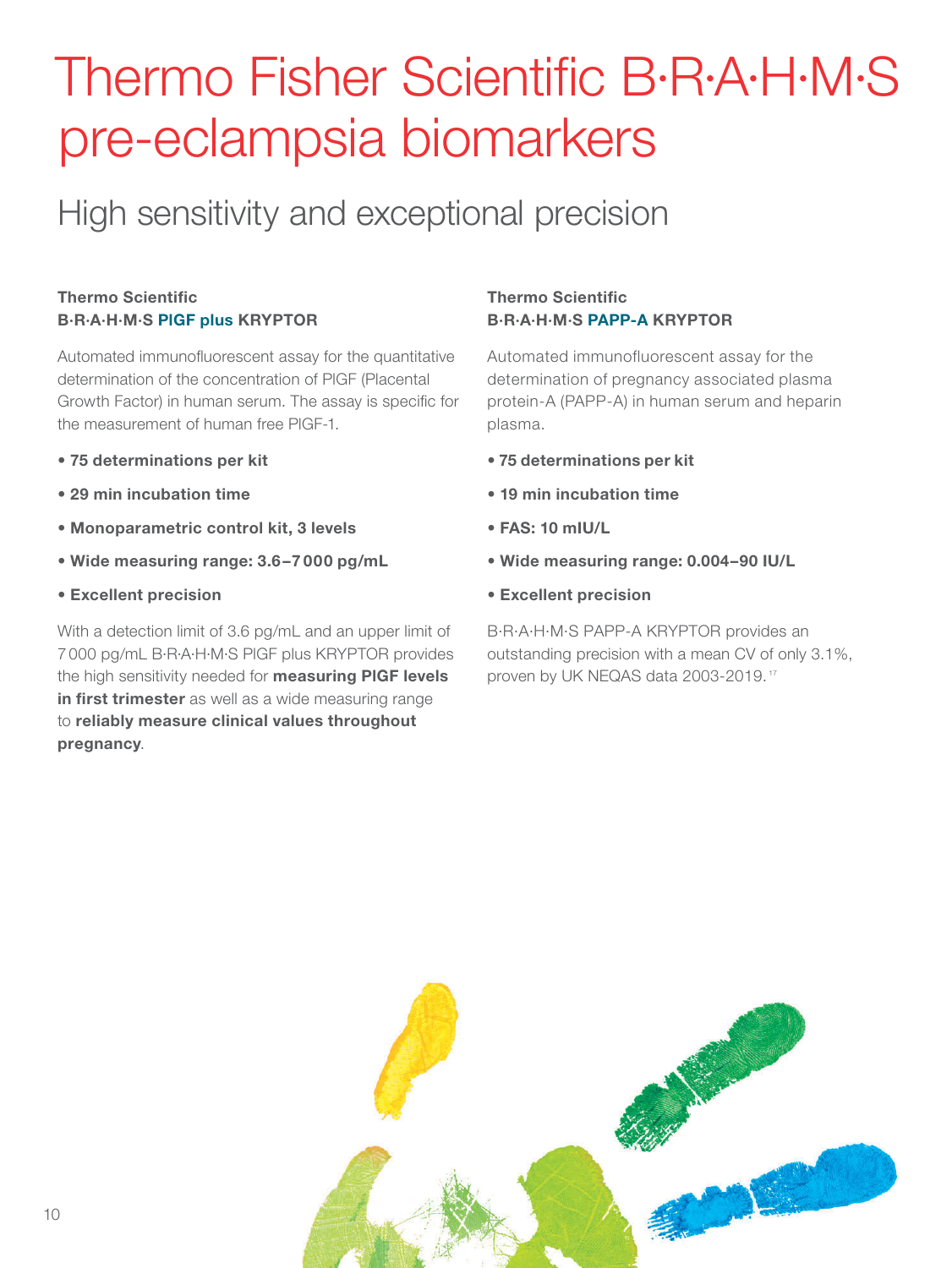# Exceptionally precise, fast and easy

B·R·A·H·M·S KRYPTOR analyzers



- All KRYPTOR platforms FMF approved
- In routine use by FMF since 1999
- Excellent precision and proven median stability
- OSCAR compatible



Thermo Scientific B·R·A·H·M·S KRYPTOR GOLD

Thermo Scientific B·R·A·H·M·S KRYPTOR compact PLUS